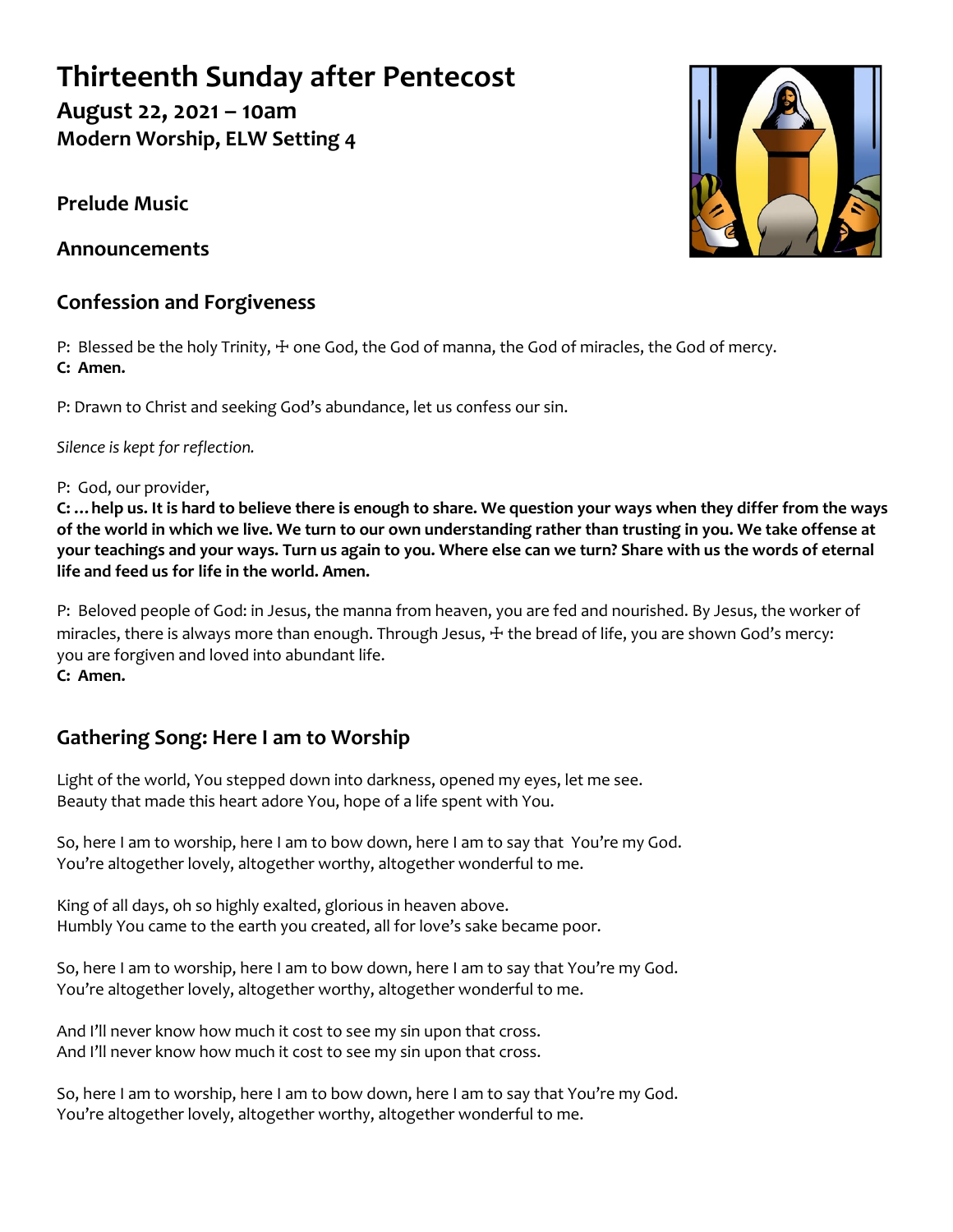## **Greeting**

P: The grace of our Lord Jesus Christ, the love of God, and the communion of the Holy Spirit, be with you all! **C: And also with you!**

## **Kyrie**

A: In peace, let us pray to the Lord. **C: Lord, have mercy.**

A: For the peace from above, and for our salvation, let us pray to the Lord. **C: Lord, have mercy.**

A: For the peace of the whole world, for the well-being of the church of God, and for the unity of all, let us pray to the Lord. **C: Lord have mercy.**

A: For this holy house, and for all who offer here their worship and praise, let us pray to the Lord.

#### **C: Lord have mercy.**

A: Help, save, comfort, and defend us, gracious Lord. **C: Amen.**

## **Prayer of the Day**

A: Let us pray together,

**C: Holy God, your word feeds your people with life that is eternal. Direct our choices and preserve us in your truth, that, renouncing what is false and evil, we may live in you, through your Son, Jesus Christ, our Savior and Lord. Amen.**

## **Children's Message**

### **First Reading: Joshua 24:1-2a, 14-18**

*In the Near East, covenant means "agreement" or "alliance." It describes relationships and is the primary word used to characterize the relationship between God and Israel. By delivering Israel, God has already begun the relationship. Joshua calls upon the people to respond.*

1 Then Joshua gathered all the tribes of Israel to Shechem, and summoned the elders, the heads, the judges, and the officers of Israel; and they presented themselves before God. <sup>2a</sup>And Joshua said to all the people, <sup>14</sup> Now therefore revere the Lord, and serve him in sincerity and in faithfulness; put away the gods that your ancestors served beyond the River and in Egypt, and serve the Lord. <sup>15</sup>Now if you are unwilling to serve the Lord, choose this day whom you will serve, whether the gods your ancestors served in the region beyond the River or the gods of the Amorites in whose land you are living; but as for me and my household, we will serve the Lord."

<sup>16</sup>Then the people answered, "Far be it from us that we should forsake the Lord to serve other gods; <sup>17</sup>for it is the Lord our God who brought us and our ancestors up from the land of Egypt, out of the house of slavery, and who did those great signs in our sight. He protected us along all the way that we went, and among all the peoples through whom we passed; <sup>18</sup>and the Lord drove out before us all the peoples, the Amorites who lived in the land. Therefore we also will serve the Lord, for he is our God."

L: The Word of the Lord

**C: Thanks be to God**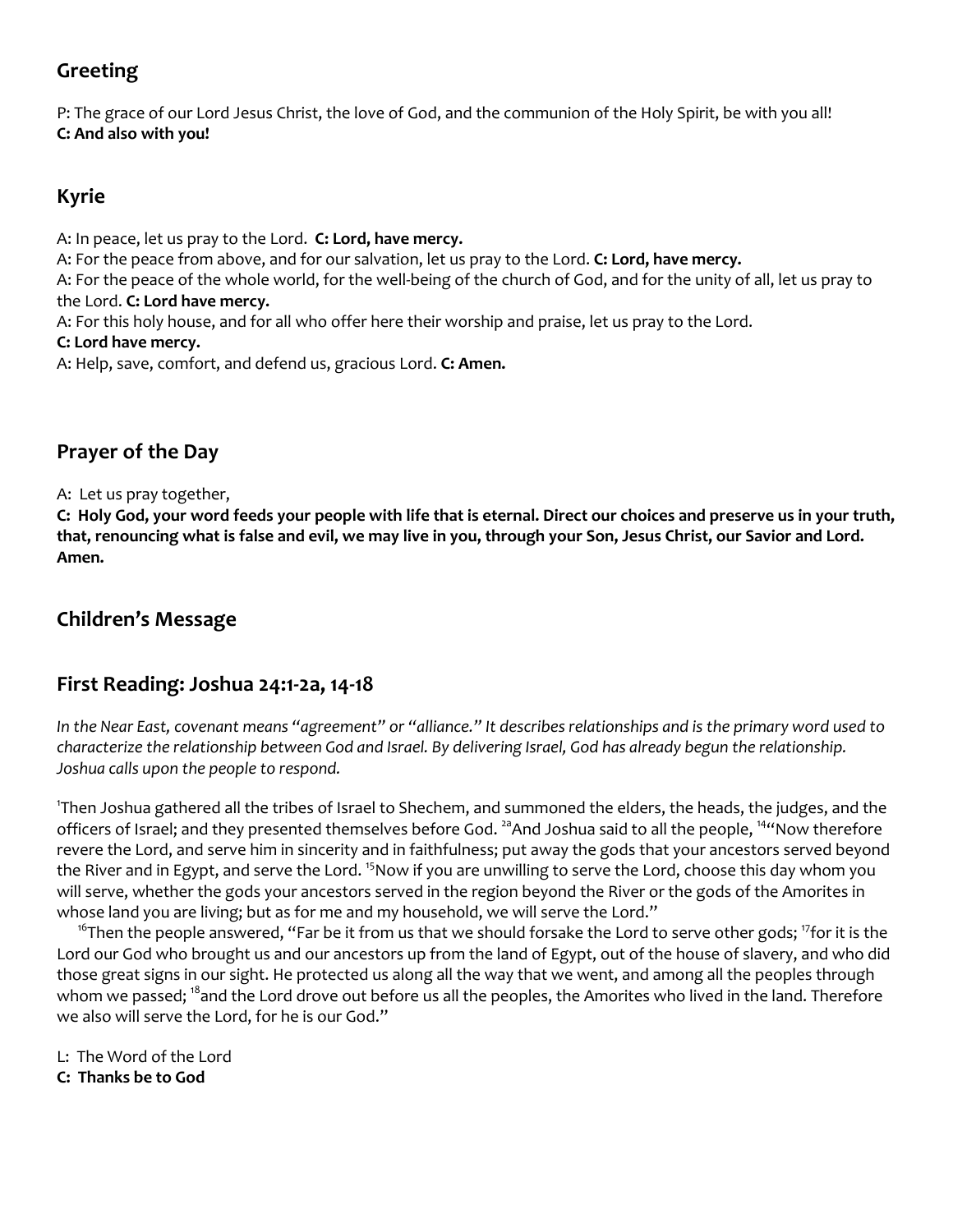### **Gospel Acclamation: Alleluia** *Sinclair*

Alleluia, alleluia, alleluia, alleluia. Alleluia, alleluia, alleluia, alleluia.

## **Gospel: John 6:56-69**

*The "hard saying" that offends Jesus' disciples is his claim that his followers must eat his flesh and drink his blood. The followers who return to their old lives know something about how odd this sounds. Simon Peter, on the other hand, knows something about the scarcity of living, gracious words. He asks the most important question: "To whom shall we go?"*

P: A reading from…

#### **C: Glory to You, O Lord.**

Jesus said, <sup>56</sup>"Those who eat my flesh and drink my blood abide in me, and I in them. <sup>57</sup>Just as the living Father sent me, and I live because of the Father, so whoever eats me will live because of me. <sup>58</sup>This is the bread that came down from heaven, not like that which your ancestors ate, and they died. But the one who eats this bread will live forever." <sup>59</sup>He said these things while he was teaching in the synagogue at Capernaum.

 $60$ When many of his disciples heard it, they said, "This teaching is difficult; who can accept it?"  $61$ But Jesus, being aware that his disciples were complaining about it, said to them, "Does this offend you? <sup>62</sup>Then what if you were to see the Son of Man ascending to where he was before? <sup>63</sup>It is the spirit that gives life; the flesh is useless. The words that I have spoken to you are spirit and life. <sup>64</sup>But among you there are some who do not believe." For Jesus knew from the first who were the ones that did not believe, and who was the one that would betray him. <sup>65</sup>And he said, "For this reason I have told you that no one can come to me unless it is granted by the Father."

 $66$ Because of this many of his disciples turned back and no longer went about with him.  $67$ So Jesus asked the twelve, "Do you also wish to go away?" <sup>68</sup>Simon Peter answered him, "Lord, to whom can we go? You have the words of eternal life. <sup>69</sup>We have come to believe and know that you are the Holy One of God." P: The Gospel of the Lord.

**C: Praise to you, O Christ.**

#### **Sermon – Pastor Paul**

### **Song of the Day: I am the Bread of Life** *(please see back page for music)*

#### **Apostles Creed**

**I believe in God, the Father almighty, creator of Heaven and earth.** 

**I believe in Jesus Christ, God's only Son, our Lord, who was conceived by the Holy Spirit, born of the virgin Mary, suffered under Pontius Pilate, was crucified, died, and was buried; he descended to the dead. On the third day he rose again; he ascended into heaven, he is seated at the right hand of the Father, and he will come to judge the living and the dead.**

**I believe in the Holy Spirit, the holy catholic church, the communion of saints, the forgiveness of sins, the resurrection of the body, and the life everlasting. Amen.**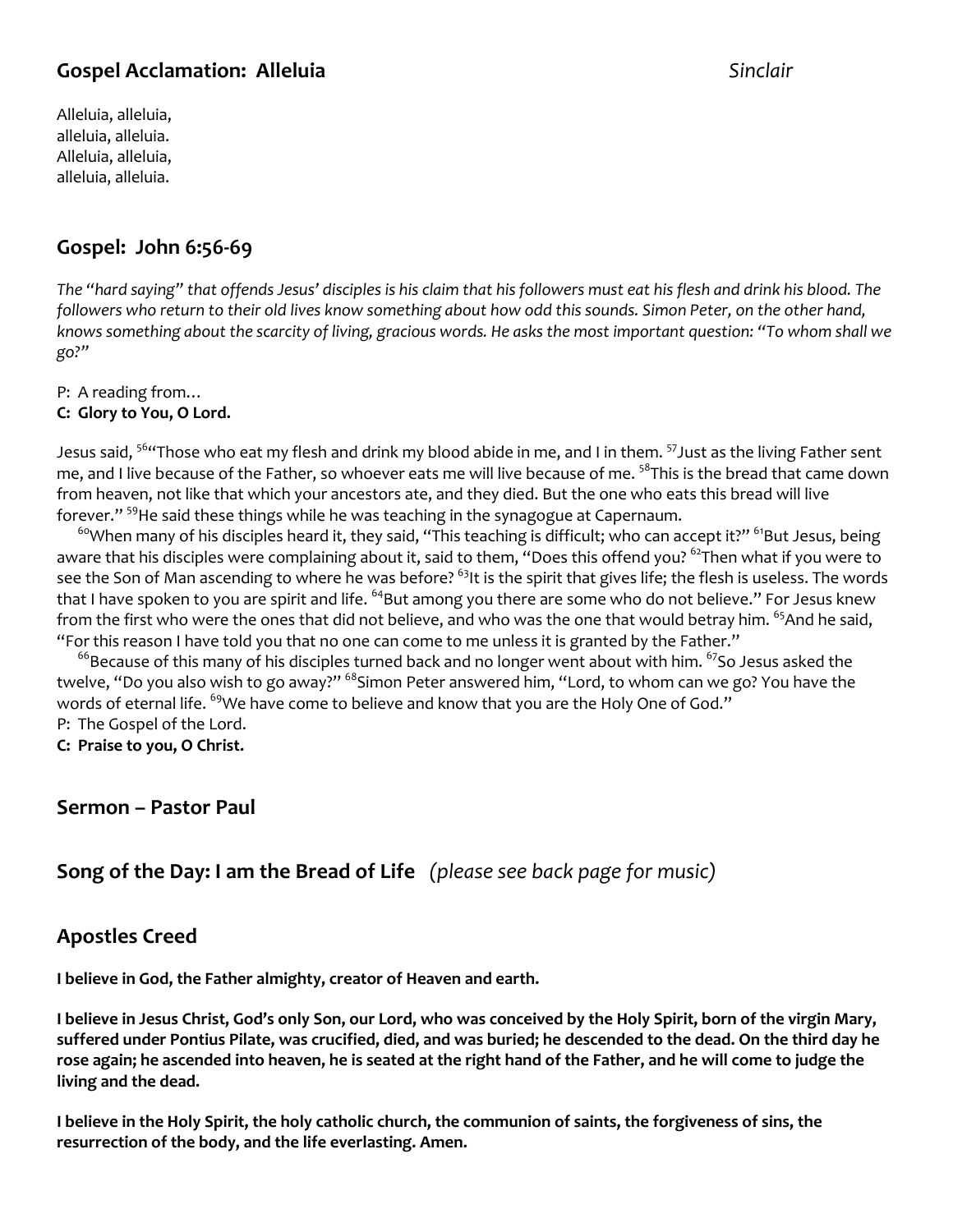### **Prayers of the Church / Sign of the Peace**

## **Offering**

### **Offering Prayer**

A: Let us pray.

**C: Jesus, Bread of life, you have set this table with your very self, and called us to the feast of plenty. Gather what has been sown among us, and strengthen us in this meal. Make us to be what we receive here, your body for the life of the world. Amen.**

#### **Words of Institution**

#### **Lord's Prayer**

**Our Father, who art in heaven, hallowed be thy name, thy kingdom come, thy will be done, on earth as it is in heaven. Give us this day our daily bread; and forgive us our trespasses, as we forgive those who trespass against us; and lead us not into temptation, but deliver us from evil. For thine is the kingdom, and the power, and the glory, forever and ever. Amen.**

### **Communion**

#### **Communion Songs:**

**The Table** *(words below)* **Come, Let Us Eat** *(please see back page for music)*

#### **The Table**

I will feast at the table of the Lord. I will feast at the table of the Lord. I won't hunger anymore at His table. I will feast at the table of the Lord. I will feast at the table of the Lord. I won't hunger anymore at His table.

Come all you weary, come and find His yoke is easy, His burden light. He is able; He will restore at the table of the Lord.

There is peace at the table of the Lord. There is peace at the table of the Lord. I won't worry anymore at His table.

There is healing at the table of the Lord. There is healing at the table of the Lord. Oh and I won't suffer anymore at His table.

Come all you weary, come and find His yoke is easy, His burden light. He is able; He will restore at the table of the Lord.

I know he has a place for me. Oh, what joy will fill my heart with the saints around the mercy seat of God.

Come all you weary, come and find His yoke is easy, His burden light.

He is able; He will restore at the table of the Lord, at the table of the Lord.

I'm invited to the table of the Lord. I'm invited to the table of the Lord. He says come just as you are to His table.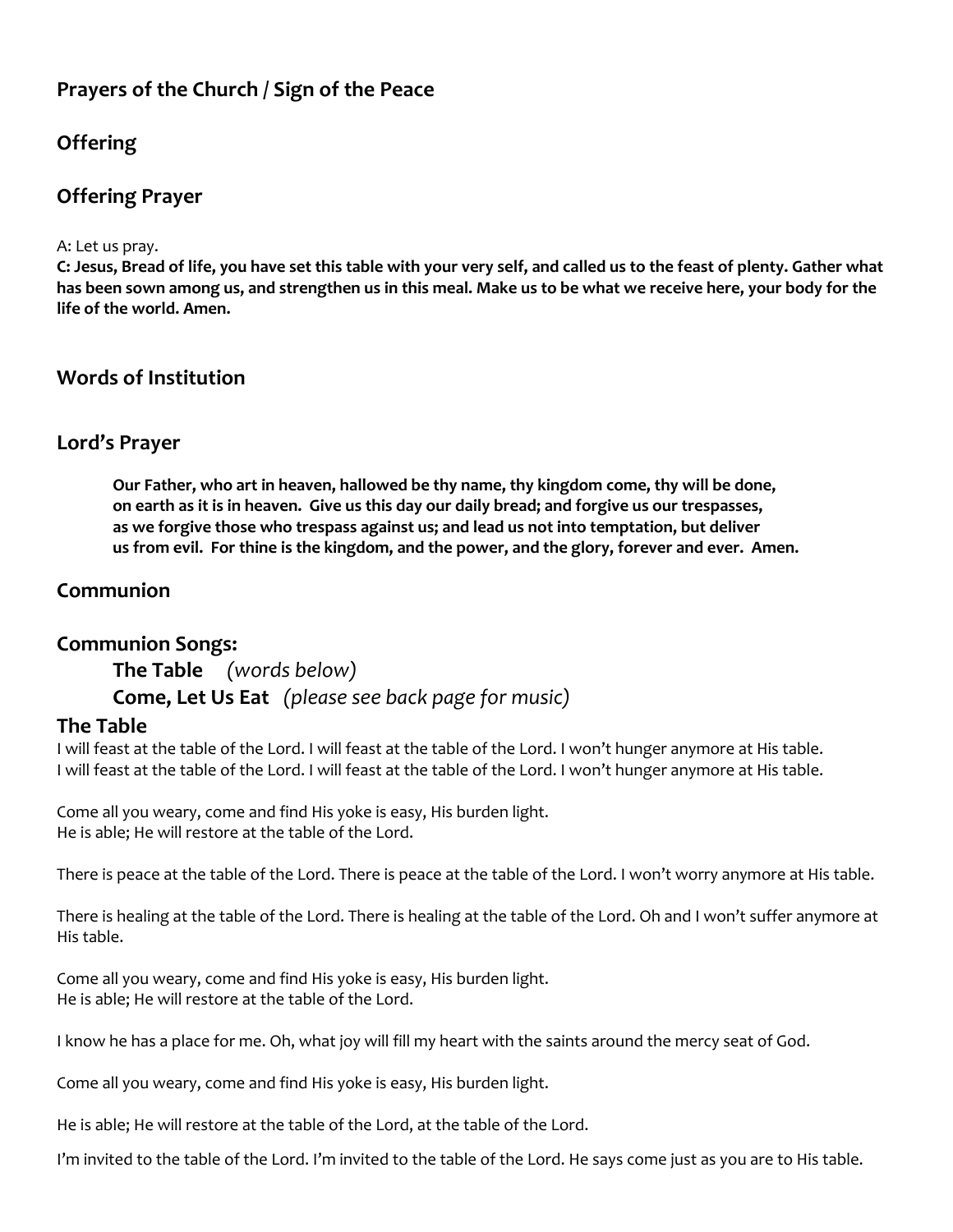## **Final Blessing**

P: The blessing of God, who provides for us, feeds us, and journeys with us,  $∔$  be upon you now and forever. **C:Amen**

## **Sending Song: Unstoppable God**

Heaven thundered and the world was born. Life begins and ends in the dust you form. Faith commanded and the mountains moved. Fear is losing ground to our hope in you.

Unstoppable God, let your glory go on and on. Impossible things in your name shall be done.

Freedom conquered, all our chains undone. Sin defeated, Jesus has overcome. Mercy triumphed when the third day dawned. Darkness was denied when the stone was gone.

Unstoppable God, let your glory go on and on. Impossible things in your name shall be done. Unstoppable God, let your glory go on and on. Impossible things in your name shall be done.

Nothing shall be impossible. Your kingdom reigns, unstoppable. We'll shout Your praise forevermore. Jesus, our God, unstoppable.

Nothing shall be impossible. Your kingdom reigns, unstoppable. We'll shout Your praise forevermore. Jesus, our God, unstoppable.

Oh! Oh, oh, oh.

Unstoppable God, let your glory go on and on. Impossible things in your name shall be done. Unstoppable God, let your glory go on and on. Impossible things in your name shall be done.

#### **Dismissal**

A: Go in peace. You are the body of Christ.

**C: Thanks be to God.**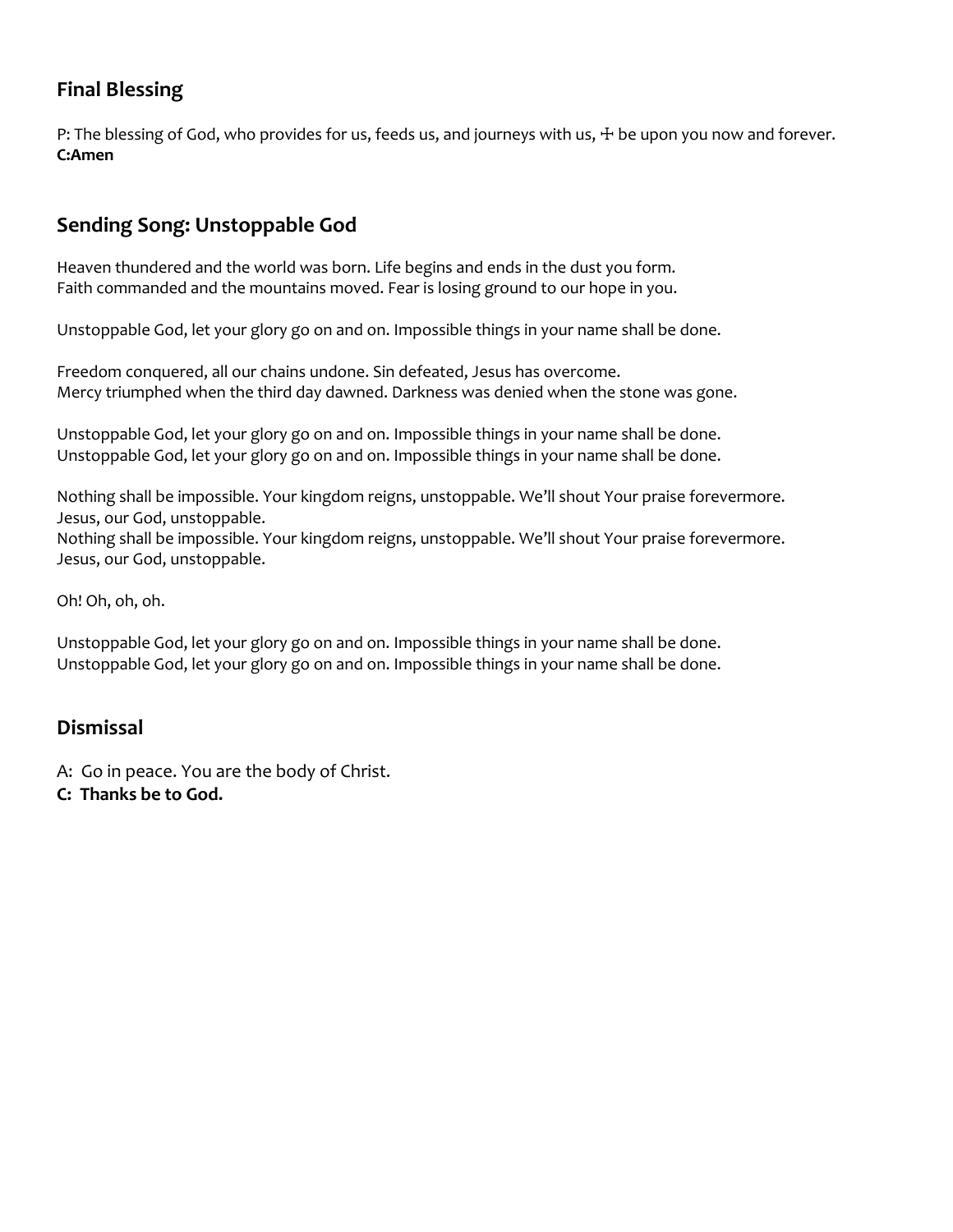

Text: Suzanne Toolan, RSM, b. 1927, based on John 6 Music: Suzanne Toolan, RSM Text and music  $O$  1966, 1970, 1986, 1993 GIA Publications, Inc.

**JAM THE BREAD** Irregular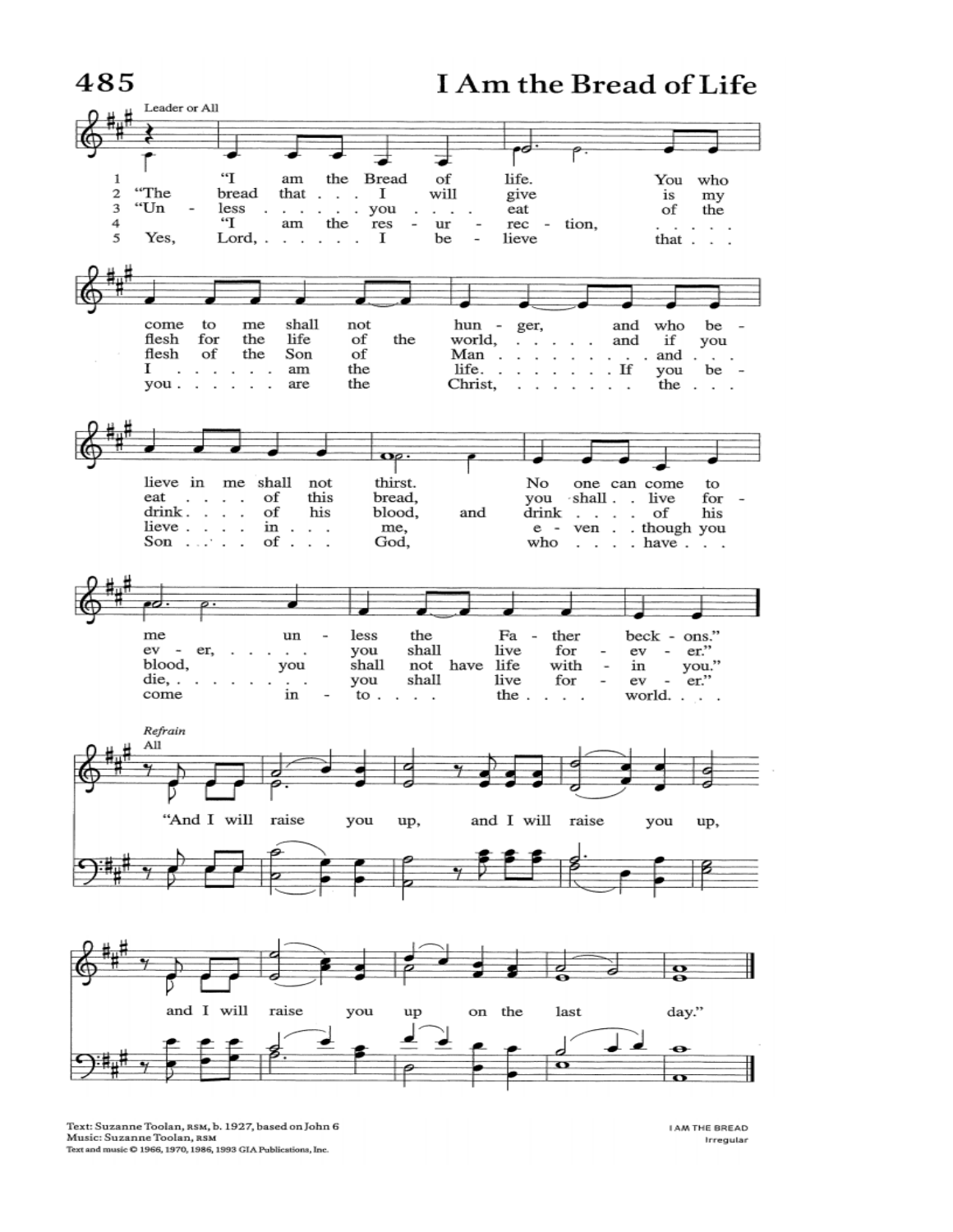# 491

# Come, Let Us Eat



Text: Billema Kwillia, b. 1925, sts. 1-3; Gilbert E. Doan Jr., b. 1930, st. 4, alt.; tr. Margaret D. Miller, b. 1927, sts. 1-3, alt.

A VA DE 10 10 10 10

Music: Billema Kwillia, adapt.

Text sts. I-3 and tune C Lutheran World Federation; text st. 4 and adapt. C 1972 Contemporary Worship 4, admin. Augsburg Fortress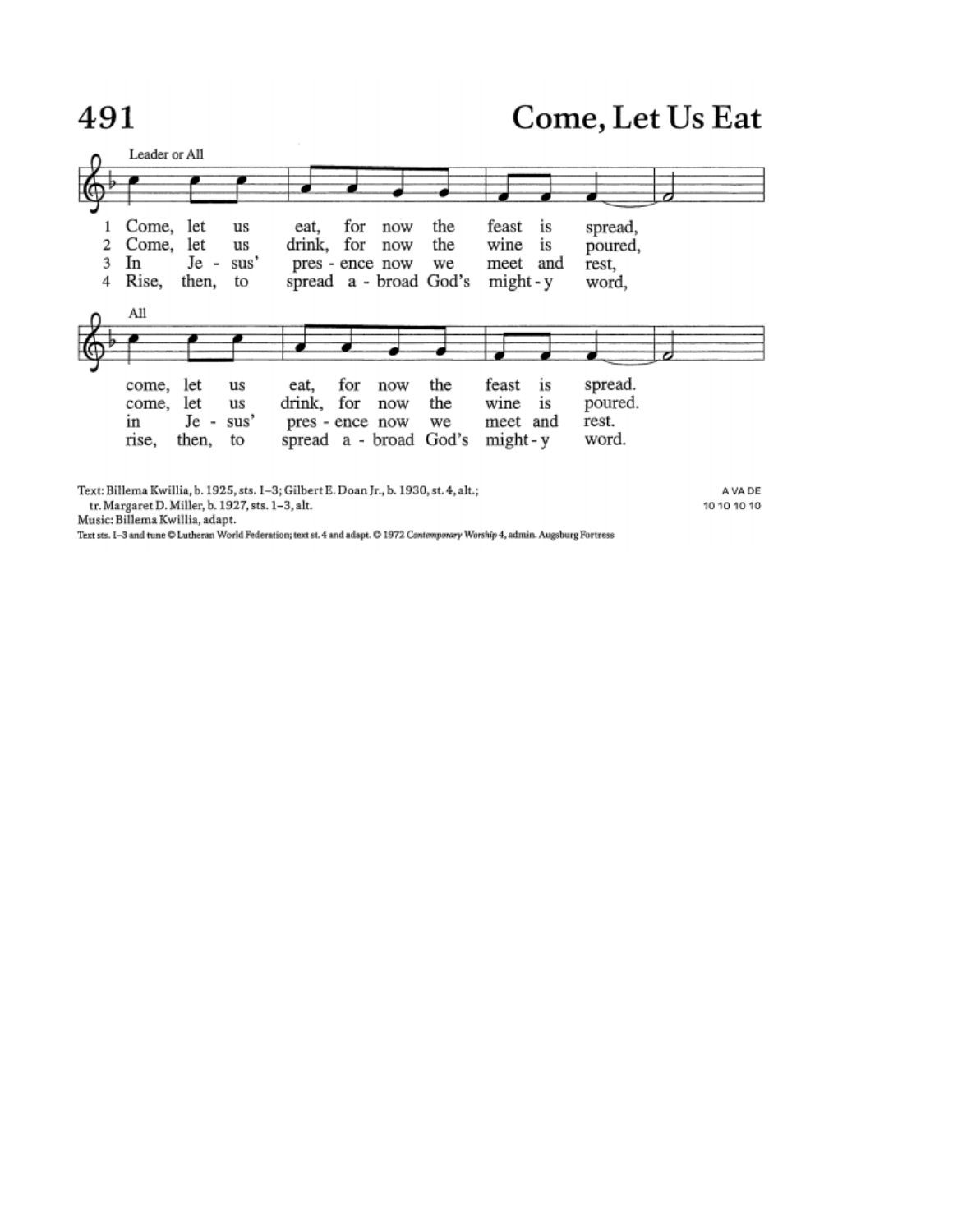

1050 Peninsula Drive Traverse City, MI 49686 (231) 947-9880 www.bethlehemtc.org

# August 22, 2021

# **HAPPY BIRTHDAY**

8/24-Byron Pearce 8/27-Jim Williams 8/29-Danna Bugai

8/25-Bonnie Newhouse 8/28-Sheila Mosley 8/29-Katherine Word

Bethlehem has discontinued the sign-in process for contact tracing. Masks will continue to be optional for vaccinated persons, but required for non-vaccinated persons.

#### Please note that the new Building and Office Hours are: 9:00am - 2:30pm, Monday - Thursday.

Please consider signing up for Altar Flowers for a Sunday service. You may use the sign-up poster in the Narthex by signing on the date you request. Then fill out a pink slip with the necessary information and place it and a check for \$40 (payable to Bethlehem Lutheran Church or BLC) in the Administration Assistant's mailbox near the church office entrance or in the offering plate. You may select either "in honor" or "in memory" or "to celebrate". If someone has already signed on the date you would like, feel free to add your name - we welcome more than one on a Sunday.

Today's altar flowers are donated by: the Congregation in thanks for all of God's blessings.

Celebrate a new child in your life with a rose on the baptismal font! Cost \$10.00 per rose. Contact Barbara Oster at beo6475@yahoo.com or (231) 668-7038.

Someone left a lace tablecloth on Barbara Oster's desk in the church office. Would that person please call her at the church office - 947-9880 as she does not know what she is to do with it.

The BLC book club will meet via ZOOM at 5:30 on Aug24. We will be discussing Anxious People by Fredrik Backman which is currently a bestselling book. If you are not already on the list and want to be added to the group for August just send your email to Cindy Monroe at cmonroe@chartermi.net.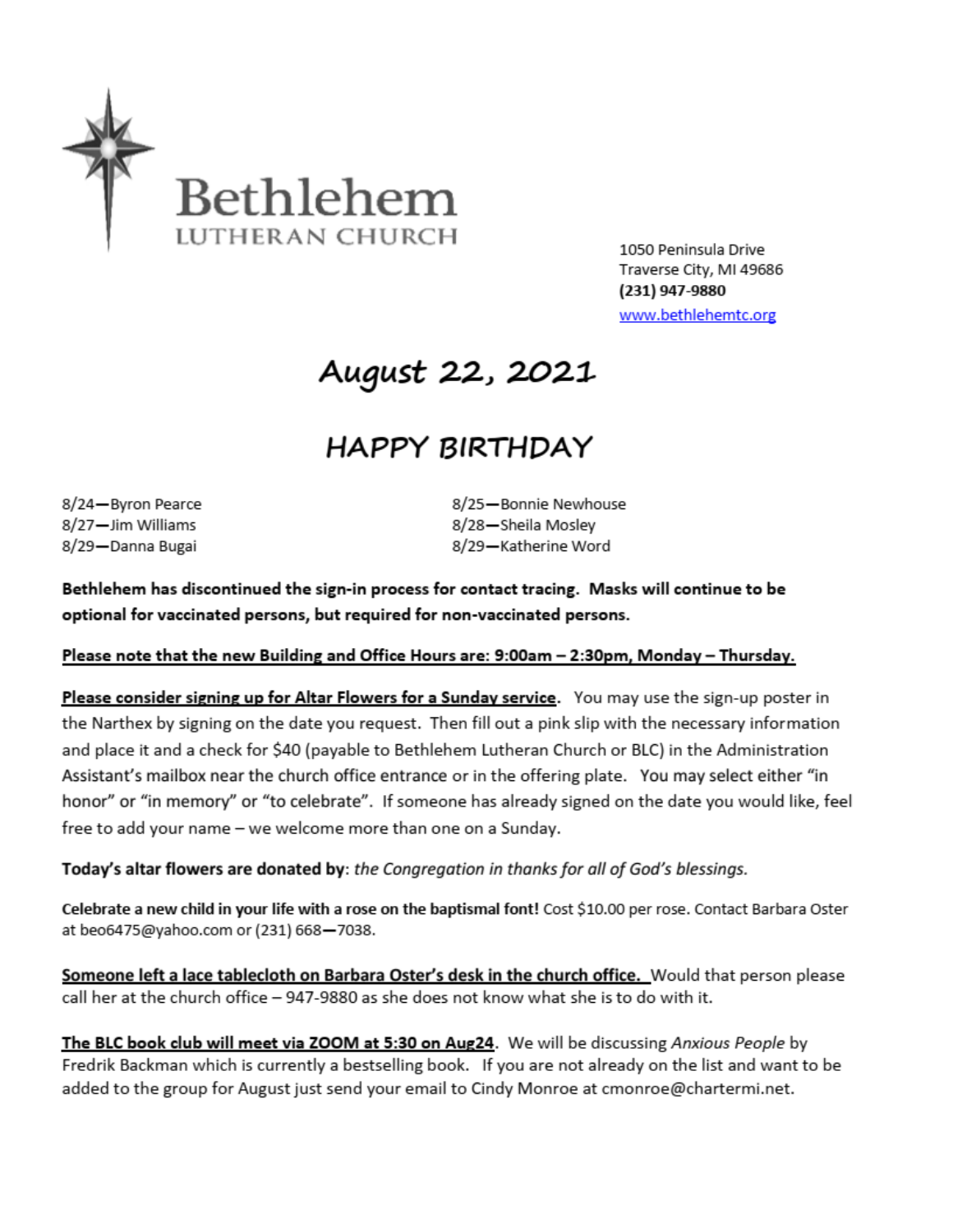BLC's Art & Craft Show has returned for 2021. Mark your calendar for Nov. 6th. The show will feature 50 local & original handcrafted artists and crafters.

The August issue of the STAR is ready! Feel free to check online at www.bethlehemtc.org < About Us > "The Online Bethlehem Star" or type this URL to get these directly: http://www.bethlehemtc.org/thebethlehem-star-newsletter.

The outdoor "Shooting STAR Dispenser" at BLC is now full with several paper publications, including the August STAR and the current week's worship folder/bulletin. If you would like a copy of a DVD, please contact the church and one will be produced for you.

Drive My Way, the driver's ed school using Bethlehem's facility is in need of experienced driver's ed teachers. If you are experienced or know someone who is experienced, please contact Mark or Ashley Ingraham, the Father/Daughter Team; Drive My Way Driver Education; (231)492-6612. Time and pay are negotiable.

Christ in Our Home Devotionals are available for July/August/September. They can be picked up at the name tag table on Sunday mornings, from the STAR box below the outside mailbox, or during parking lot communion. The newest Living Lutheran magazine is also available in the same locations.

"Zoom Book Study" is taking a summer break and will start up again in the Fall. Look for details then to join the group.

A big thank you to all who turned in their Olesons' receipts to Bethlehem. We just received a check from them for \$179.90. So far this year, we have received \$435.52 total from Olesons' receipts. Please continue to turn in your Olesons' receipts to Bethlehem. Thanks again.

Our blog is undergoing a revamp and will be named "Paths of Hope". Be on the lookout soon for more detailed information.

Bethlehem sends weekly emails directly to your inbox with important announcements and information! If you are not getting them for any reason or if you have something you'd like to have added please reach out to Annie at annie.slabaugh@bethlehemtc.org.

FUN Ministry! Recycle Altar Flowers! Meet People! New Faces and New Places! This Ministry will Help BLC grow! This Ministry promotes Caring and Compassion! Come Join Our Team for the Jesus Love Theme - VVV Set your own time. Be Creative. Call Kathi Ivany for more information. 231 313 1647

Have something important going on at Bethlehem that you'd like others to know about? Maybe a Small Group? A Club Event? Feature it on the Screen Announcements and on our Facebook Events Page! If there is something you'd like featured or included for either Screen Announcements or Facebook Events please reach out to Annie at annie.slabaugh@bethlehemtc.org.